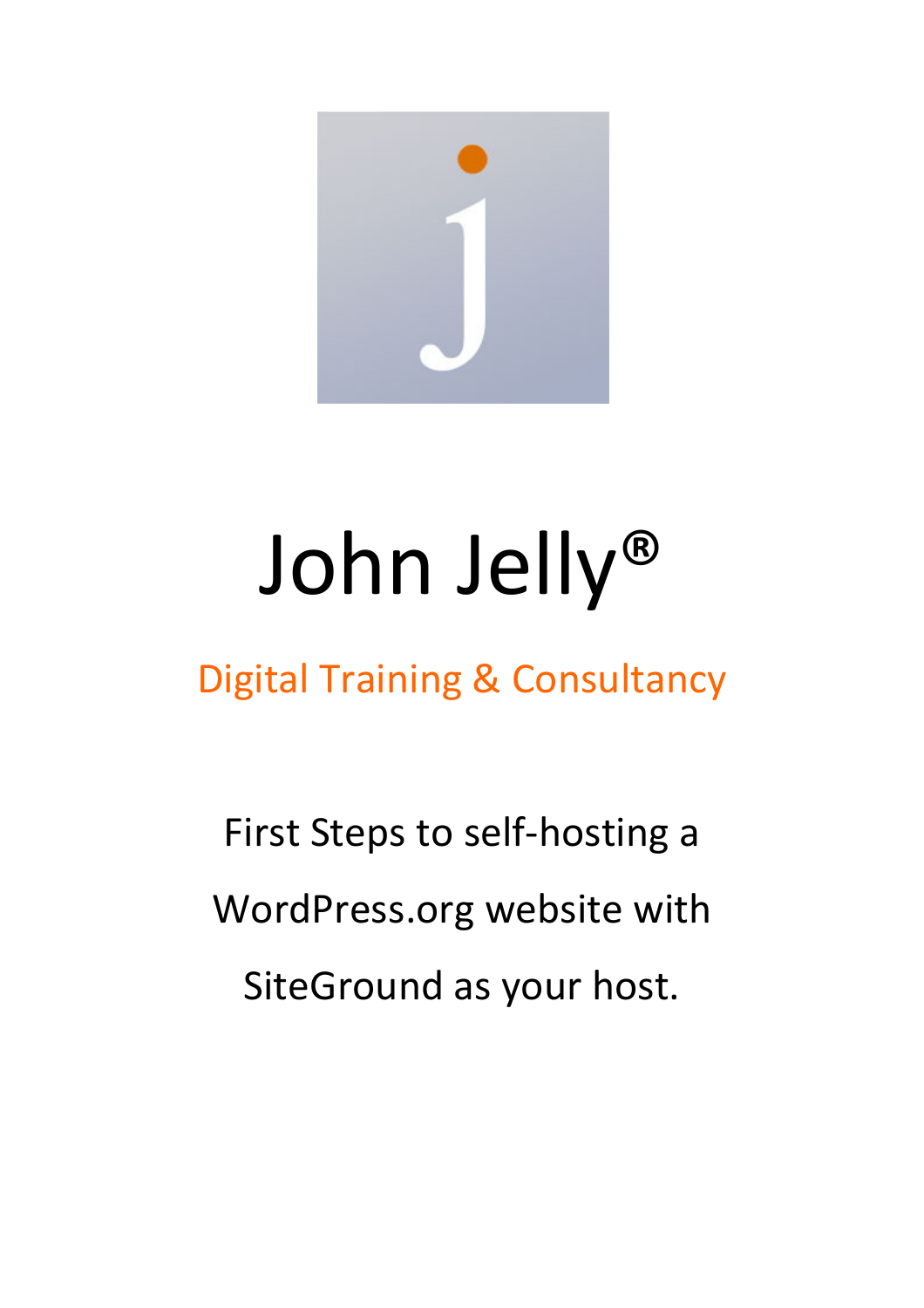# **Summary**

Paying for your own independent hosting for your website, (where it lives), generally works out cheaper than taking hosting as part of another package. For example Siteground hosting will cost between £40 and £145 per year depending on your requirements, (we will talk about that later), or you could be paying over £200 for something that started out as free.

 You retain control while benefitting from the support offered by your host which should include backing up (saving) your website on a regular basis. This document is designed to walk you through buying your own web hosting and then installing the WordPress framework ready to build your new website.

Remember you can use an existing domain name without having to move it to the host company. You would then have a different login for your domain (web address identifier e.g. yourdomain.com) to your hosting.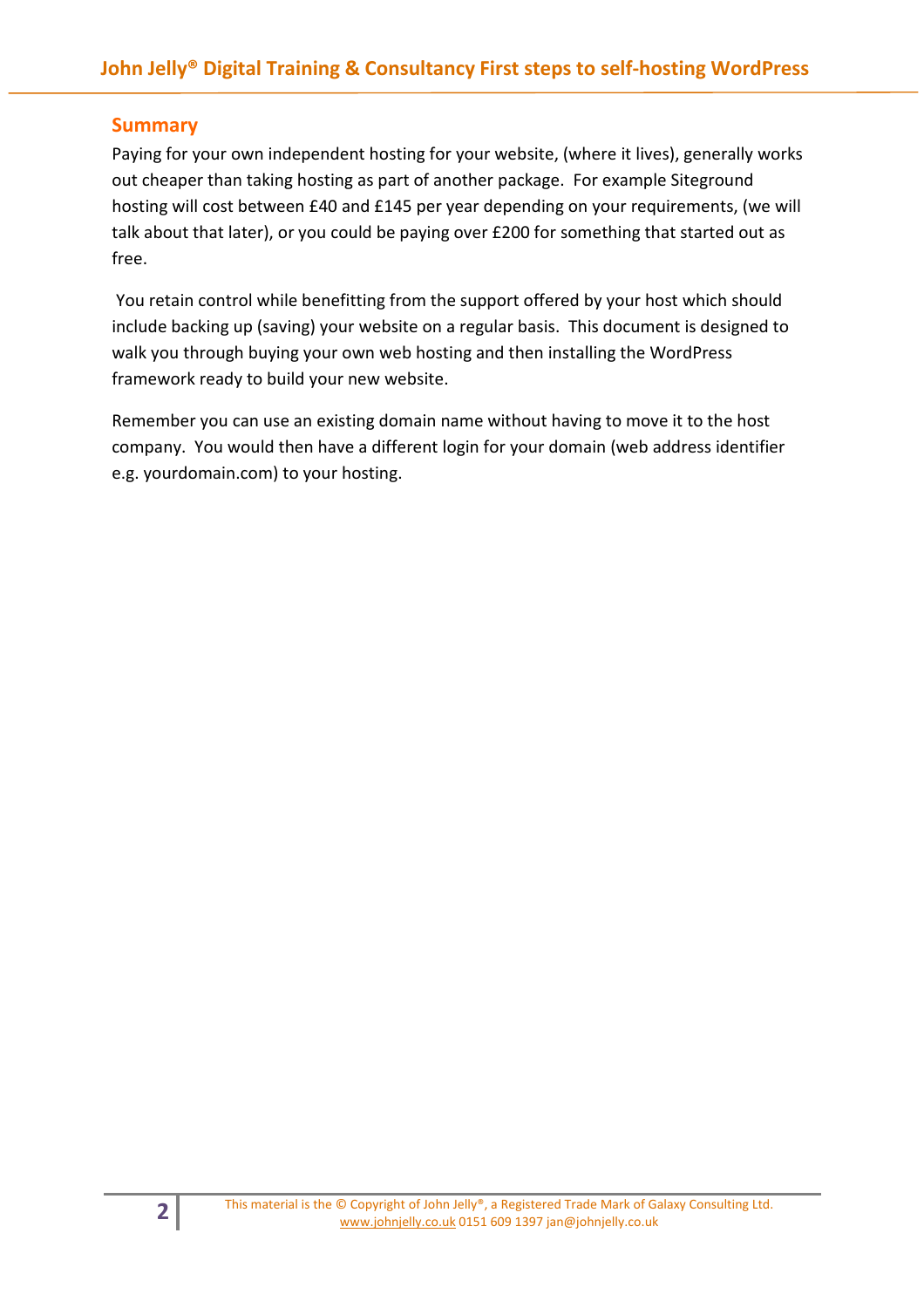## What is Hosting and why do I need it

Just like you need a place to sleep so your website needs a place to live too. This place is generally a small part of a special type of computer called a server.

It's like you renting a room (or more) in a large house. Depending on your needs you will rent a large spacious room or a broom closet.

If you rent your own room then you can generally paint it how you like, furnish how you like and have people over as often as you like within the terms of the lease. A hostel room would allow you to use it but you couldn't change the décor or furniture and there would be limits on the number of visitors you could have in any one day.

The same is true of hosting for your website. Depending on your hosting agreement you should be able to have whatever type of website you like with your choice of functionality and as many visitors as you can cope with. Building with WordPress (or Wix) is more like having a room in a hostel. You may be able to bring in a kettle but you probably wouldn't be allowed to cook in your room.

Whichever route you go with your website you will need to pay for hosting eventually. There are free options but you would be very limited as to what you can do with the site. If you want a quick and simple brochure for your business then free may be OK. If you want a full ecommerce solution then free probably isn't the best choice for your business.

Knowing what you want from your website and where your goal for it is will help you make a good decision about choosing your hosting.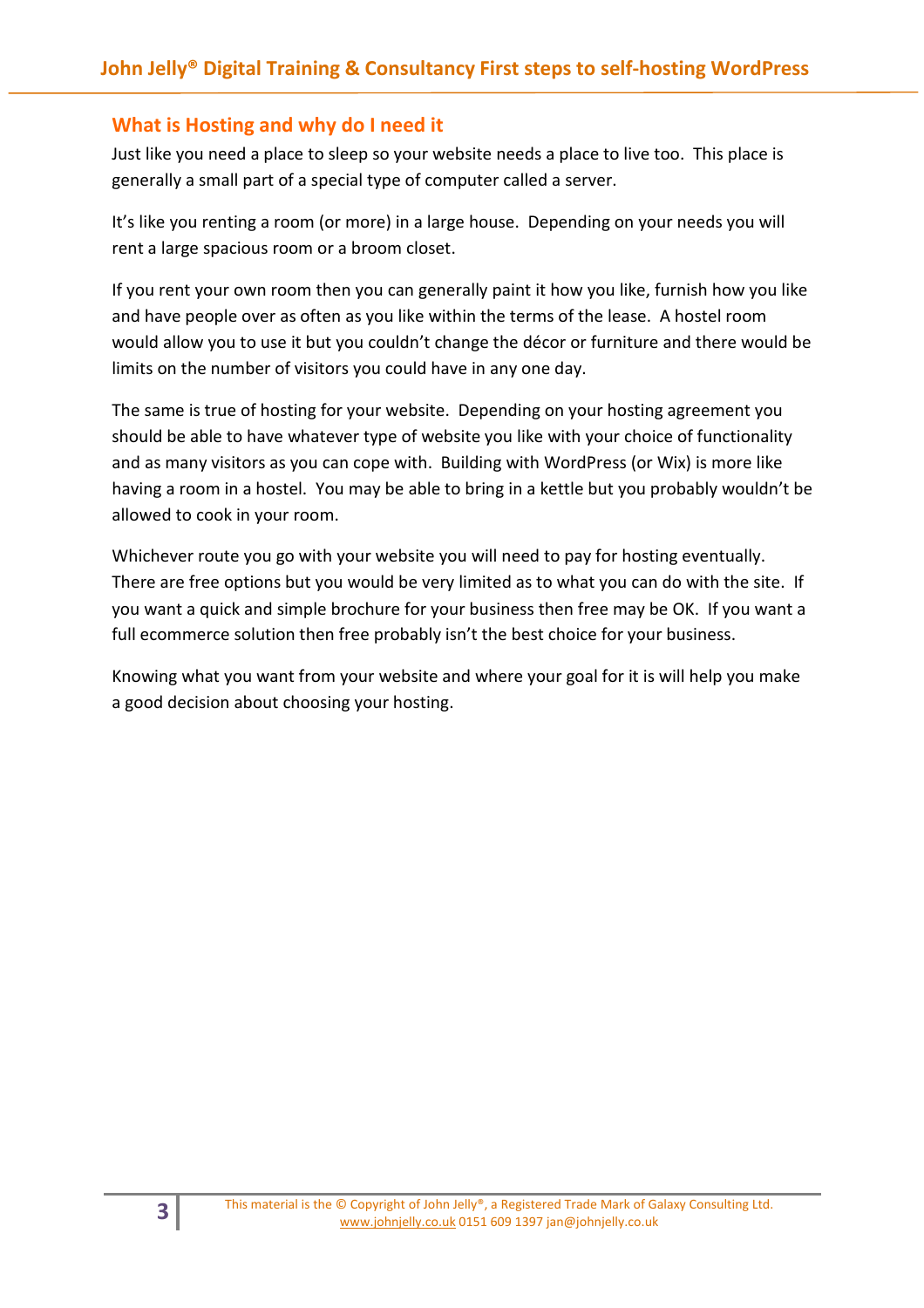# Relative Costs for purchasing self-hosted versus wordpress.com/wix

Self-Hosted: As mentioned above you would expect to pay from £40 per year for a Siteground package that can cope with one website, (current discounted price correct as of 26/07/2017), up to £145 for a Siteground package capable of hosting multiple websites (full price). These packages are totally flexible and you can host a WordPress website with as much functionality as you want (including ecommerce).

NB: If you fall out with your hosting company or they cease trading it is easy to switch your self-hosted WordPress website to another provider. Siteground will do the transfer in as part of your payment.

WordPress Hosted: The equivalent functionality in WordPress.com will set you back around £250 per year for the business package (which you will need if you are serious about growing your web traffic, optimising your site or running a viable ecommerce website).

You can transfer a WordPress.com to a self-hosted wordpress.org site with a few tweaks, but you can't do it the other way around.

Wix built: For comparison a Wix ecommerce capable website would cost a minimum of £145 per year (this isn't the top package and you are restricted to using Wix as a framework). You cannot run WordPress on the Wix platform (and you don't own your Wix website either).

**Choice:** There are other hosting companies available  $-$  we are giving these simply as a guide. We use Siteground for our hosting as it is proving fast, reliable and great support.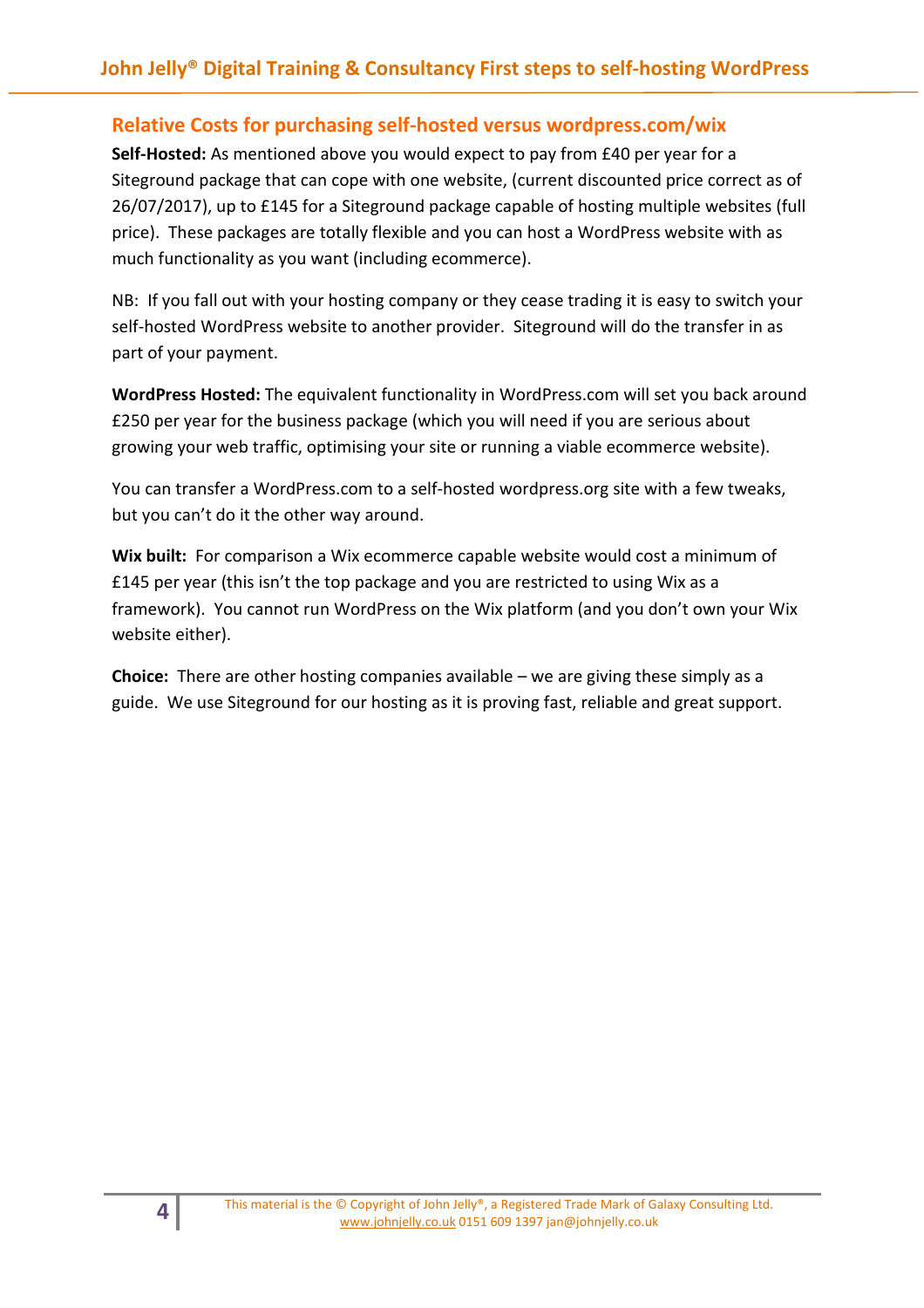# Choosing which hosting package is right for you

Having an idea of what you need, or will need, going forward will save you money long term.

If you are a sole trader with the need for one simple website then you would choose the basic package from Siteground, the 'Start-up'.

If you are going to manage one or more websites then choose the middle package, the 'Grow Big' package (I use this one).

I would recommend buying as much hosting as you can afford, (up to 2 years), to get the best price possible. Paying Monthly is an option but you won't get the best deal.

# What now!

OK, so you bought your Siteground package and either paid monthly, yearly or 2 yearly, (most economic), or you took the free month offer!

Log into your site ground account with the email and password you chose at signup. Go to the 'my accounts' tab.

Click on the red control panel button.

Find the Autoinstallers box and click on WordPress. Click Install Now

Choose the domain you want to install the WordPress site for… you entered this when you signed up.

Fill in site name, description and admin email with you details. You could also change the user and password BUT ensure your new choice will be secure! You don't want your shiny new site hacked.

Click Install and wait until it's finished!

You are finished installing the WordPress framework.

If you had an existing Domain name you may need to change the 'nameservers' to point to the new website. The ticketing system will help you do this. Please be aware changing nameservers can result in your website not working if you get it wrong.

Return to the 'my accounts' tab and go to 'admin' for the domain or alternatively go direct to your admin panel in your address bar by typing:

Yourdomain.com/wp-admin

This will take you to your login screen. Log in with the username and password you created earlier (a reminder should have been emailed to the admin email address you entered).